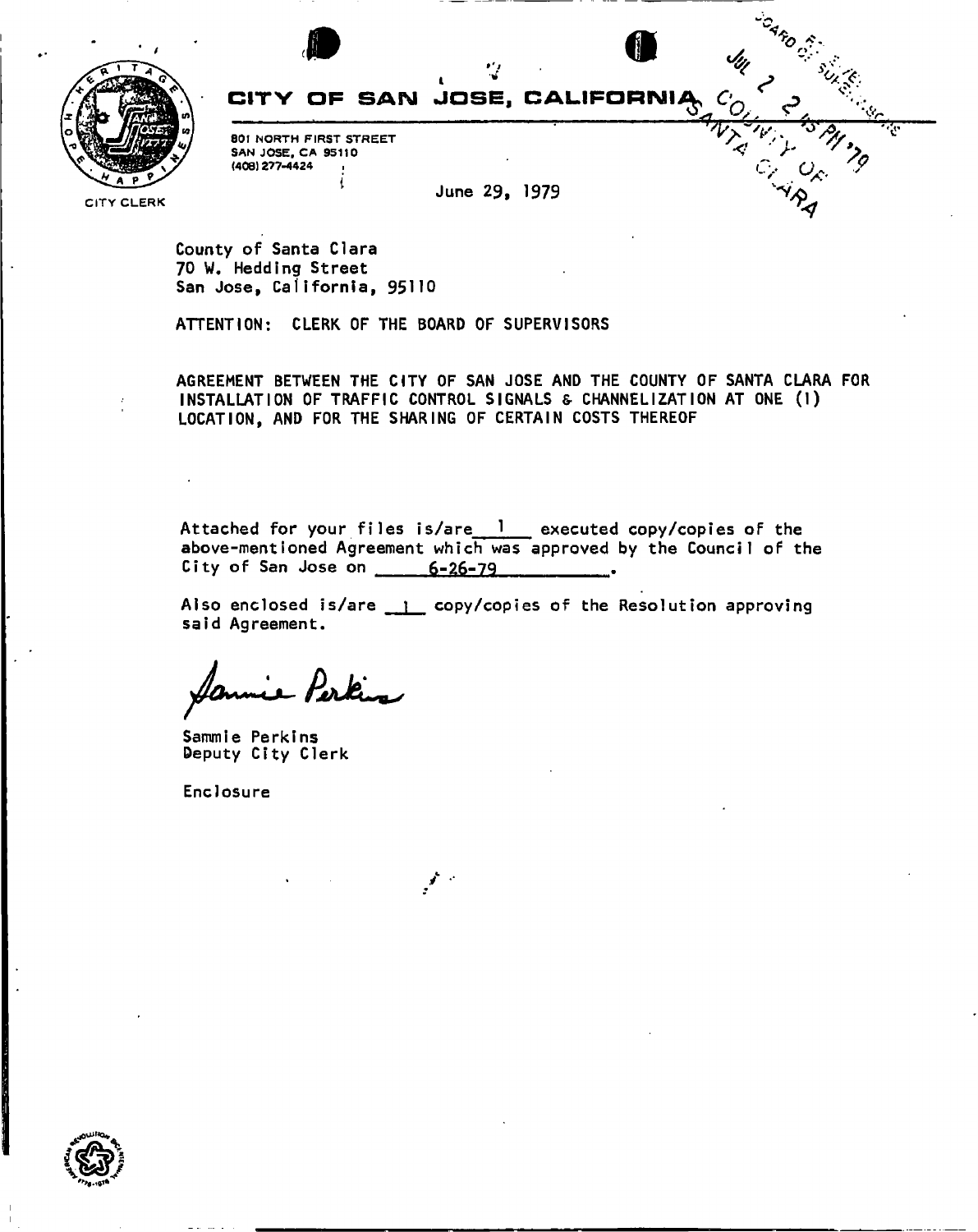AGREEMENT BETWEEN THE CITY OF SAN JOSE AND THE **COUNTY OF SANTA CLARA FOR INSTALLATION OF TRAFFIC CONTROL SIGNALS AND CHANNELIZATION AT ONE (1) LOCATION, AND FOR THE SHARING OF CERTAIN COSTS THEREOF** 

72.1 Res1768 62679

7 *-ftl \** • day of THIS AGREEMENT, made and entered into this  $\mathbf{J}_{\text{in}}$  and entered into the this A—  $\mathbf{J}_{\text{in}}$  and the this A—  $\mathbf{J}_{\text{in}}$  $\int_{a}^{\infty}$ municipal corporation of the State of California (hereinafter "City"), and the COUNTY OF SANTA CLARA, a political subdivision of the State of California (hereinafter "County").

# **WITNESSETH :**

WHEREAS, it is in the public interest that certain traffic control signals, and channelization be constructed at the following locations:

1. Branham Lane and Leigh Avenue, which is 50% in the County and 50% in the City, (hereinafter referred to as "Project A");

**WHEREAS, it is in the best interest of orderly and economic construction practices to complete said project under an agreement between County and City, providing for a construction contract for said project awarded and administered by City.** 

**NOW, THEREFORE,** for and in consideration of their mutual promises, covenants and agreements; and subject to the terms, conditions and provisions hereinafter set forth, the parties hereto do hereby agree as follows:

**1. Scope of Project. The scope of said project consists of the necessary channelization and installation of traffic signals at the said intersection.** 

2. Public Hearings and Environmental Statements. City shall conduct all public hearings and shall prepare all environmental statements that may be required for the said project by existing legislation.

3. Plans, Specifications and Estimates. City shall prepare or cause **to be prepared, separate plans, specifications and estimates for said project and shall submit said plans, specifications and estimates for said project to the County for County's approval.** 

4. Sharing of Costs. County agrees to pay for a portion of the total construction costs of each of said projects as follows:

Project A - 50%;

Transportation Agency

۔<br>0ب

cpy.

San Jose; conf.

t<br>O

to City

cpy.

conf.

 $\blacksquare$ 

and

signed

NOTICE <sup>32576</sup><br>Please return this document to the Board of Supervisors, Santa Clara County, <del>Rangel</del><br>624, 70 W. Hedding St., San Jose, Cailf.<br>624, 70 W. Hedding St., San Jose, Cailf.<br>ments involved with contormed copies.<br>Thank you. Clerk, Board of Supervisors

 $-1-$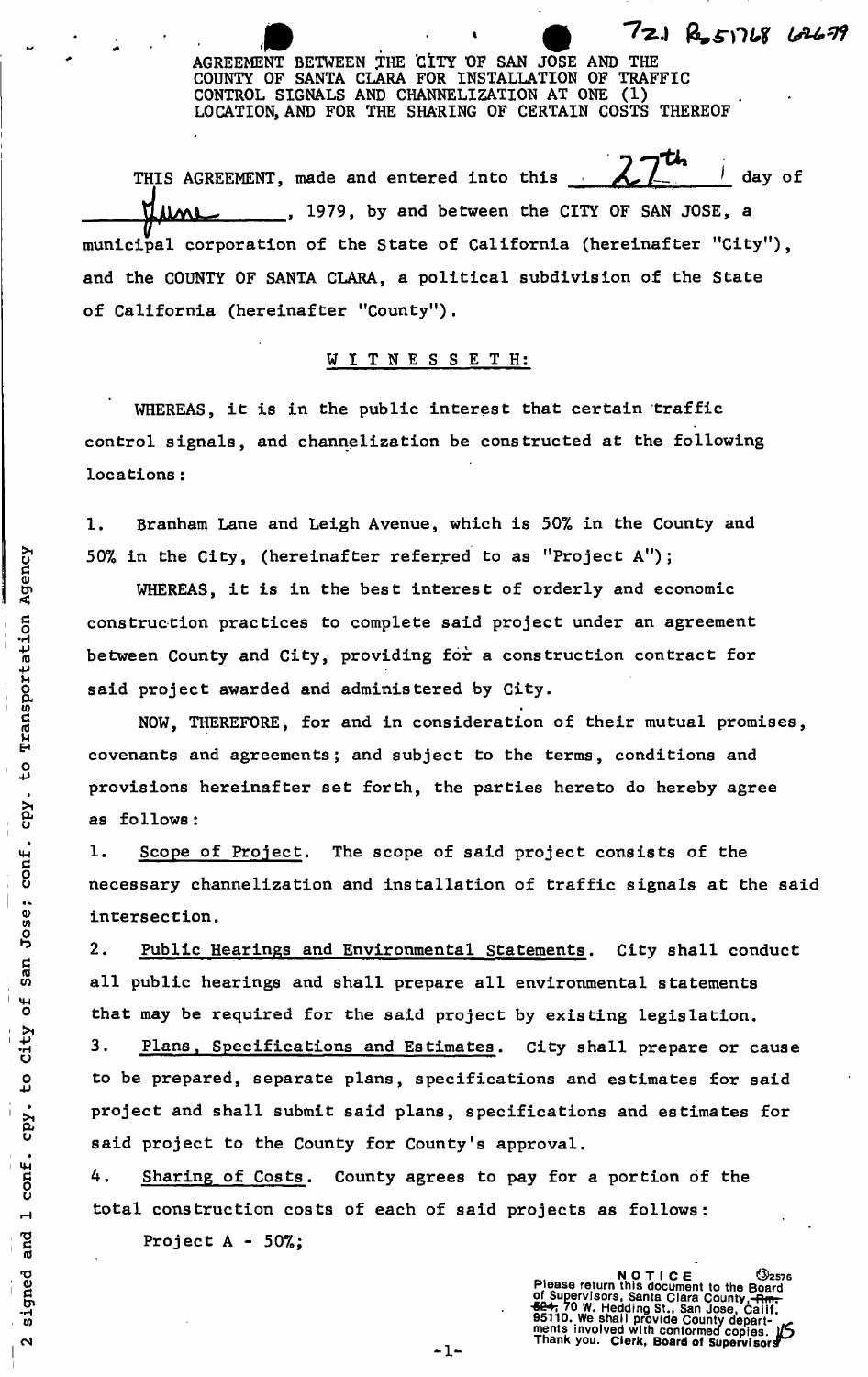It is contemplated that federal Aid  $\sqrt{2}$ become available for the construction of the project, and it is understood and agreed that County FAU funds received by City, as the administering agency for construction of said project, will be retained by City and credited to County's share of costs hereunder. 5. Prepayment. Upon approval of plans and specifications by County of the project, County shall pay to City 50% of its estimated share of the construction cost. The County estimated share, prepayment and estimated County matching share as follows:

ff>*<sup>m</sup>*

County<br>
Estimated Share Prepayment Matching Share Estimated Share Project A 30,000 15,000 5,121 It is understood that the prepayment received from the County by City as the administering agency for construction of said projects, less the County's actual matching share determined upon final accounting will be refunded to County by City.

6. Award of Contract. After County has approved the separate plans and specifications for the particular project, City shall, subject to the provisions of paragraphs 7, 15, 17 and 18 hereof, advertise for bids for construction of said project, award a separate contract therefor, and supervise the construction thereof to completion. It is understood that the project mentioned herein may be included within construction contracts embracing additional work to which County may not be contributing.

7. Maximum County Participation. County's share of construction costs shall not exceed the amounts shown for said project as follows:

Project  $A - $40,000$ 

In the instance the County's share of construction costs should exceed the said amounts the City shall notify the County and request County Board of Supervisors authorization for additional County participation for each particular project.

.8. Liability Insurance. City agrees to require any contractor engaged to perform said project to take out and maintain in full force and effect during the construction of the project for which he is so engaged and until the acceptance of said project by City, a policy of public liability and property damage insurance insuring City, its officers and employees, and County, its officers and employees, from and  $\alpha$  and  $\alpha$  arise arise arise arise arise arise arise arise arise arise arise arise arise arise arise arise arise arise arise arise arise arise arise arise arise arise arise arise arise arise arise arise arise arise ari

 $-2-$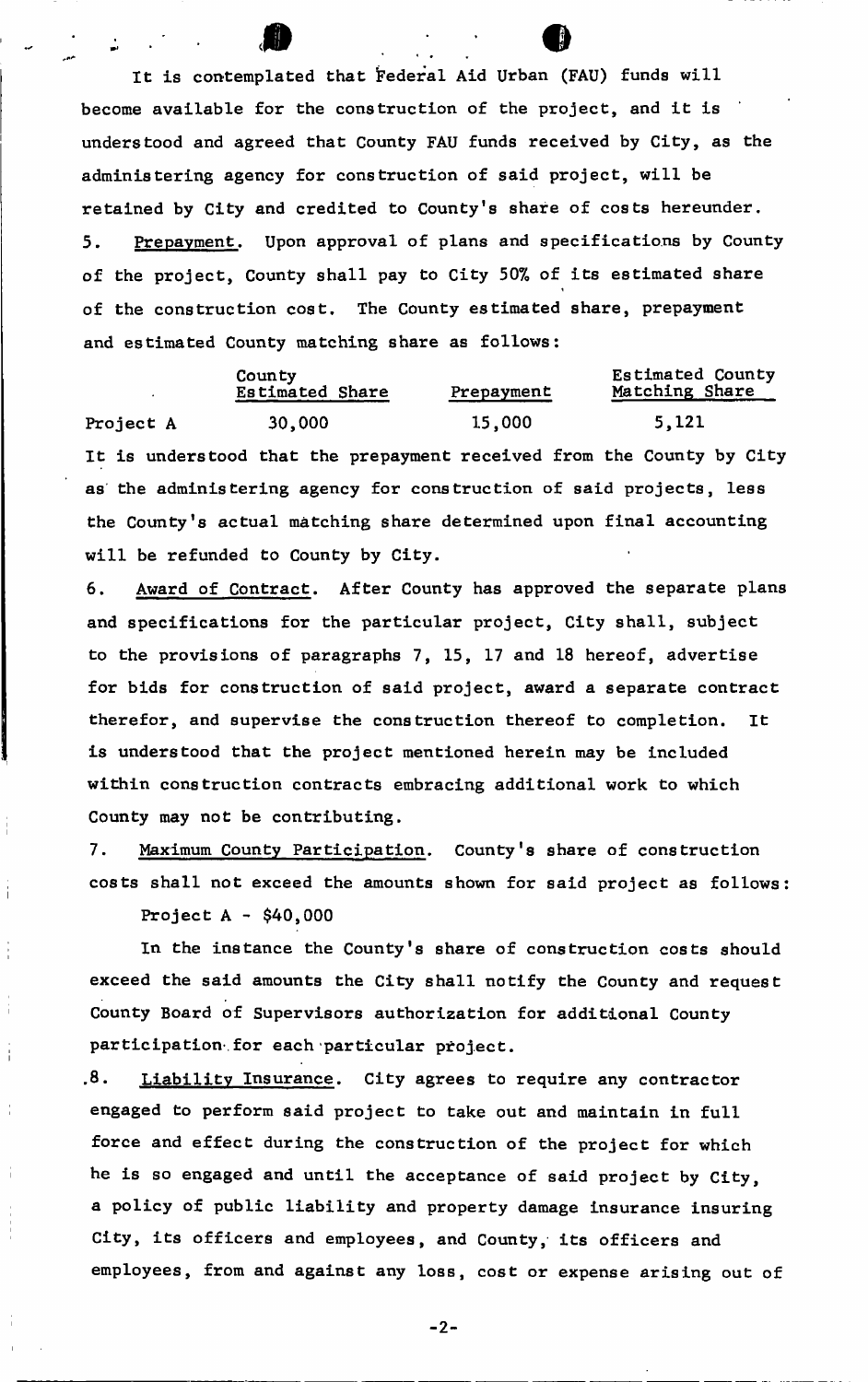**or in any way connected with the construction of said project. The terms, provisions and conditions of such policy shall be those which City normally requires in connection with the type of construction" contemplated for said project; provided, however, that City agrees to require such contractor to name County, its officers and employees, as co-insured on such policy.** 

9. Construction Costs. As used in this agreement, the term "construction costs of a project" shall mean the sum total of all construction costs and expenditures made by City and County in connection with the project, excluding land acquisition costs and including, but not limited to, engineering costs and expenses, costs and expenses of preparation of plans and specifications, costs and expenses for inspection, publication, advertising and printing, that portion of the costs of the construction contract awarded by City which is allocable to the construction of said project, costs of extra work for a project authorized by City and County, and costs of all materials allocable to a project not included in the contract price of said construction project. "Construction costs of a project" shall also include the actual costs of the traffic signal controller furnished by City for said project.

10. Final Accounting. Upon completion of a particular project, City shall pay the final construction costs of said project and shall prepare and furnish to County a final accounting of the total costs of said project. Said accounting shall show the final construction costs of said project in its entirety.

11. Adjustment of Costs. In the event that said final accounting shows that the said estimated sum paid by County to City pursuant to paragraph 5 hereof is more than County's share for the project as outlined in paragraph 4 hereof, City shall forthwith refund to County the difference.

In the event that said final accounting shows that the said estimated sum paid by County to City pursuant to paragraph 5 hereof is less than County's share for the project as outlined in paragraph 4 hereof, County shall forthwith pay to City the difference pursuant to paragraph 7 hereof.

 $- 3 -$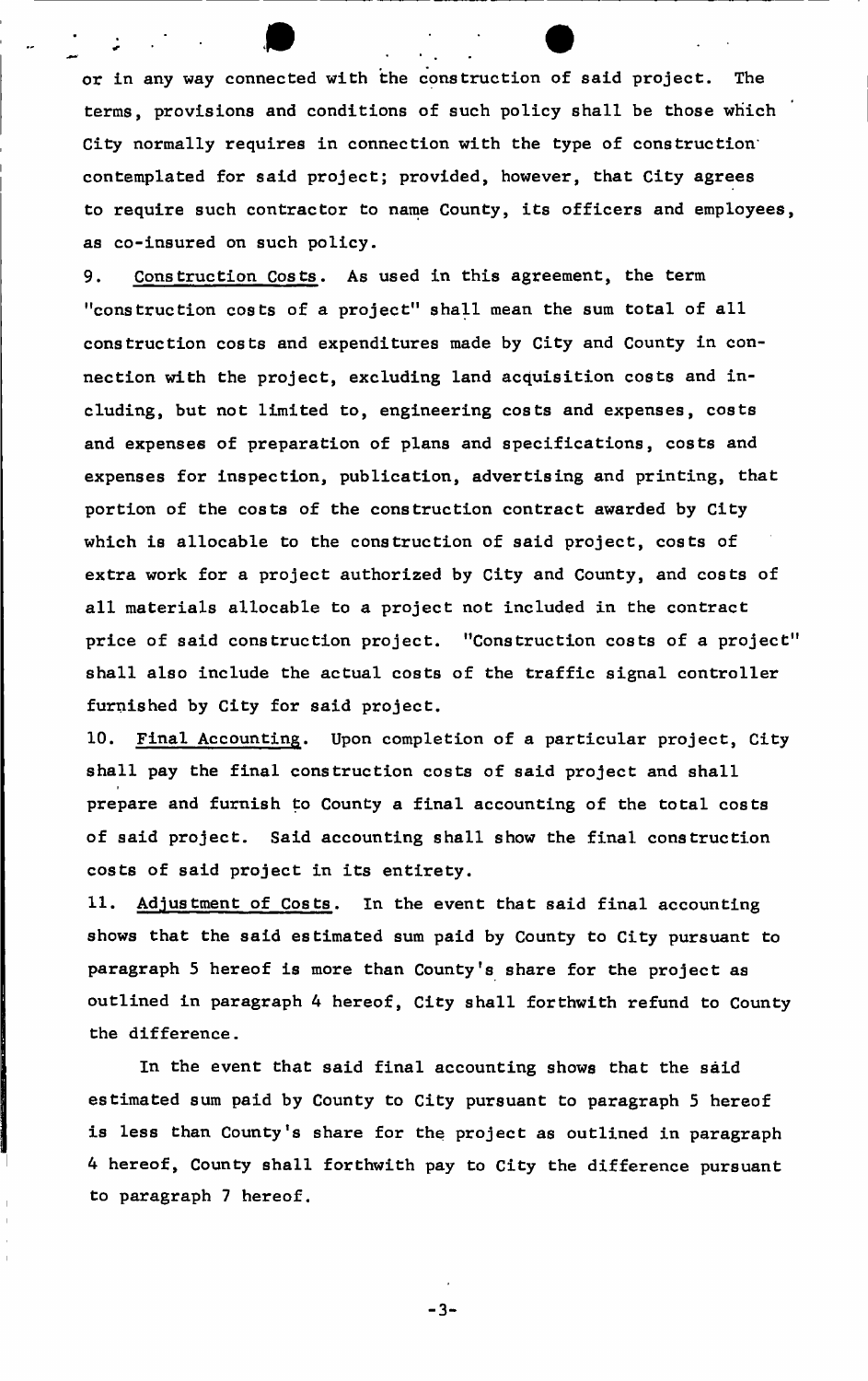12. Acquisition of Property. City agrees to acquire at its own cost and expense all of the real property required for the project located within City of San Jose; and County agrees to acquire at its own cost and expense-all of the real property required for the project located within the County.

13. Maintenance. Upon completion of the project, said project shall be operated and maintained by the City. The operation and maintenance costs for said project shall be apportioned between City and County according to the percentage within each jurisdiction, pursuant to existing operation and maintenance agreement, or, if none exists, then according to the percentage in this present agreement. 14. Annexation. In the event any portion of the area within the

limits of the project is annexed to San Jose before date of advertising of said project by City, County's share of the "total construction costs" shall be decreased in proportion to the extent of said project lying within the territory annexed.

15. Administering Agent. In the exercise of this agreement, San Jose shall be the administering agency and, as such, shall possess all powers common to both City and County which may be necessary to effectuate the purpose of this agreement, subject only to the manner of exercise of such powers provided herein and the restrictions imposed by law upon City in the exercise of such powers. 16. Hold Harmless. It is mutually understood and agreed:

**(a) That neither County, nor any officer or employee thereof, shall be responsible for any damage or liability occurring by reason of anything done or omitted to be done by City under or in connection with any work, authority or jurisdiction delegated to City under this agreement. It is also understood and agreed that, pursuant to Government Code Section** 895.4, **City shall fully indemnify and hold County harmless from any liability imposed for injury (as defined by Government Code Section** 810.8) **occurring by reason of anything done or omitted to be done by City under this agreement under or in connection with any work, authority or jurisdiction delegated to City under this agreement.** 

**(b) That neither City, nor any officer or employee thereof, shall be responsible for any damage or liability occurring by reason** 

 $-4 -$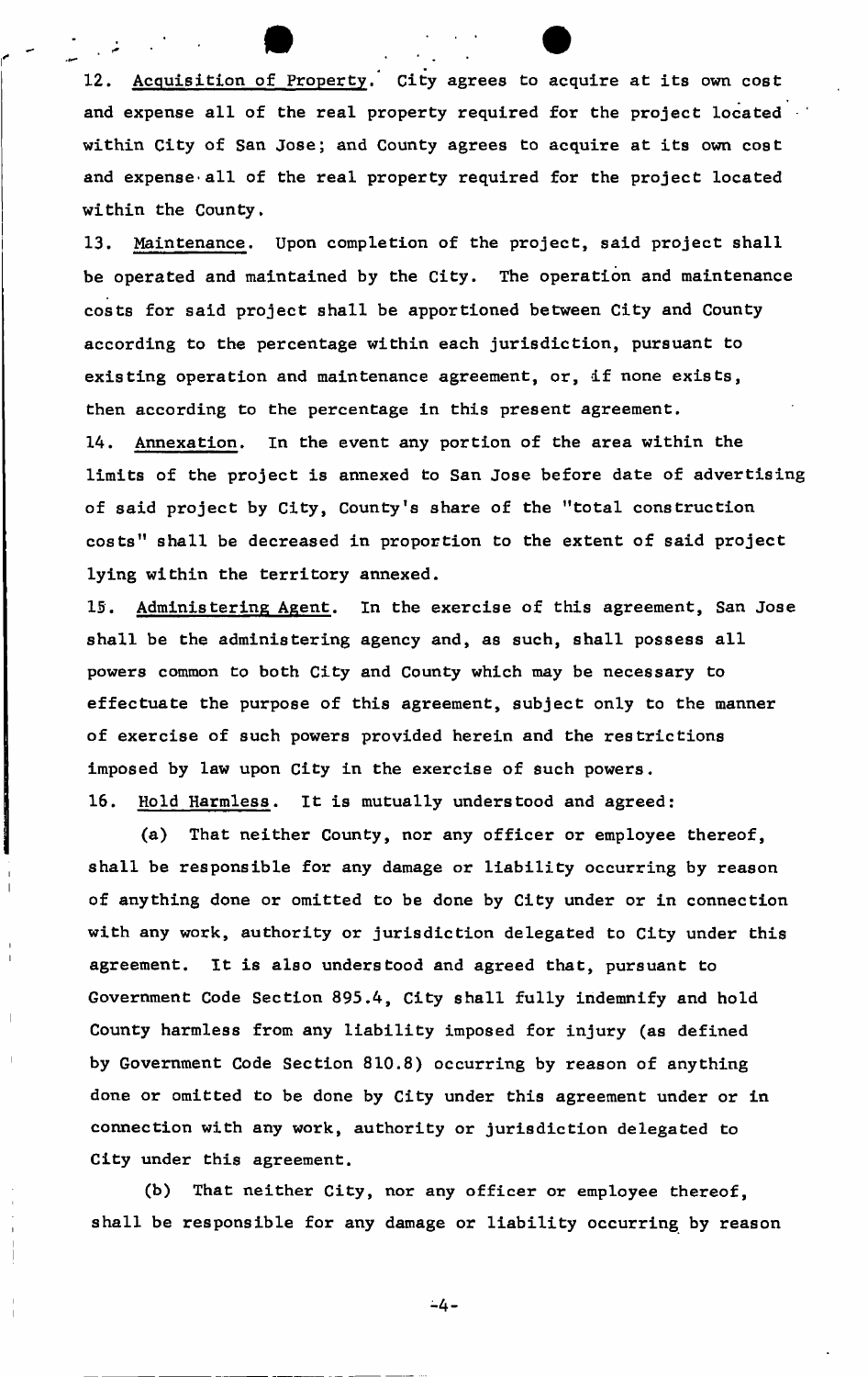of anything done or omitted to be done by County under or in connection with any work, authority or jurisdiction delegated to County under this agreement. It is also understood and agreed that, pursuant to Government Code Section 895.4, County shall indemnify and hold City harmless from any liability imposed for injury (as defined by Government Code Section 810.8) occurring by reason of anything done or omitted to be done by County under or in connection with any work, authority or jurisdiction delegated to County under this agreement. 17. **Termination. In the event that a contract for the construction of the project is not awarded prior to June** 30, 1980, **the terms of this contract shall be void with respect to said project, and any sums paid by County to City, pursuant to paragraph** 5 **herein, with respect to said project shall be forthwith refunded, except that City's accrued costs for said project, if any, shall be deducted from such sum to be refunded to County according to the respective sharing of costs as provided in paragraph 4.** 

18. Deletion of Projects. If the project does not obtain FAU funds for construction costs, said project may be deleted from this agreement at the option of either City or County, and in such instance, City and County shall share the actual accrued costs up to the date of deletion of said project according to the respective sharing of costs as provided in paragraph 4.

WITNESS THE EXECUTION HEREOF the day and year first hereinabove set forth.

APPROVED AS TO FORM:

Deputy City Attorney

CITY OF SAN JOSE, a municipal corporation

MARS E. SELF, VIZE MAYOR ...

ATTEST:<br>FRANCIS L. GREINER <u>by ...,</u> Dammir гил **City Cl'erk** 

**APPROVED AS TO FORM:** 

 $\omega$ *d* County  $30 - 79$ 

**EEST:** DONALD M. RAINS, Clerk

Board of Supervisors

COUNTY OF SANTA CLARA, a . political subdivision of the State of California By  $N'$ <br>
Chairpers<sub>pn</sub>, **Board/of Supervisors "County<sup>11</sup>**

-5-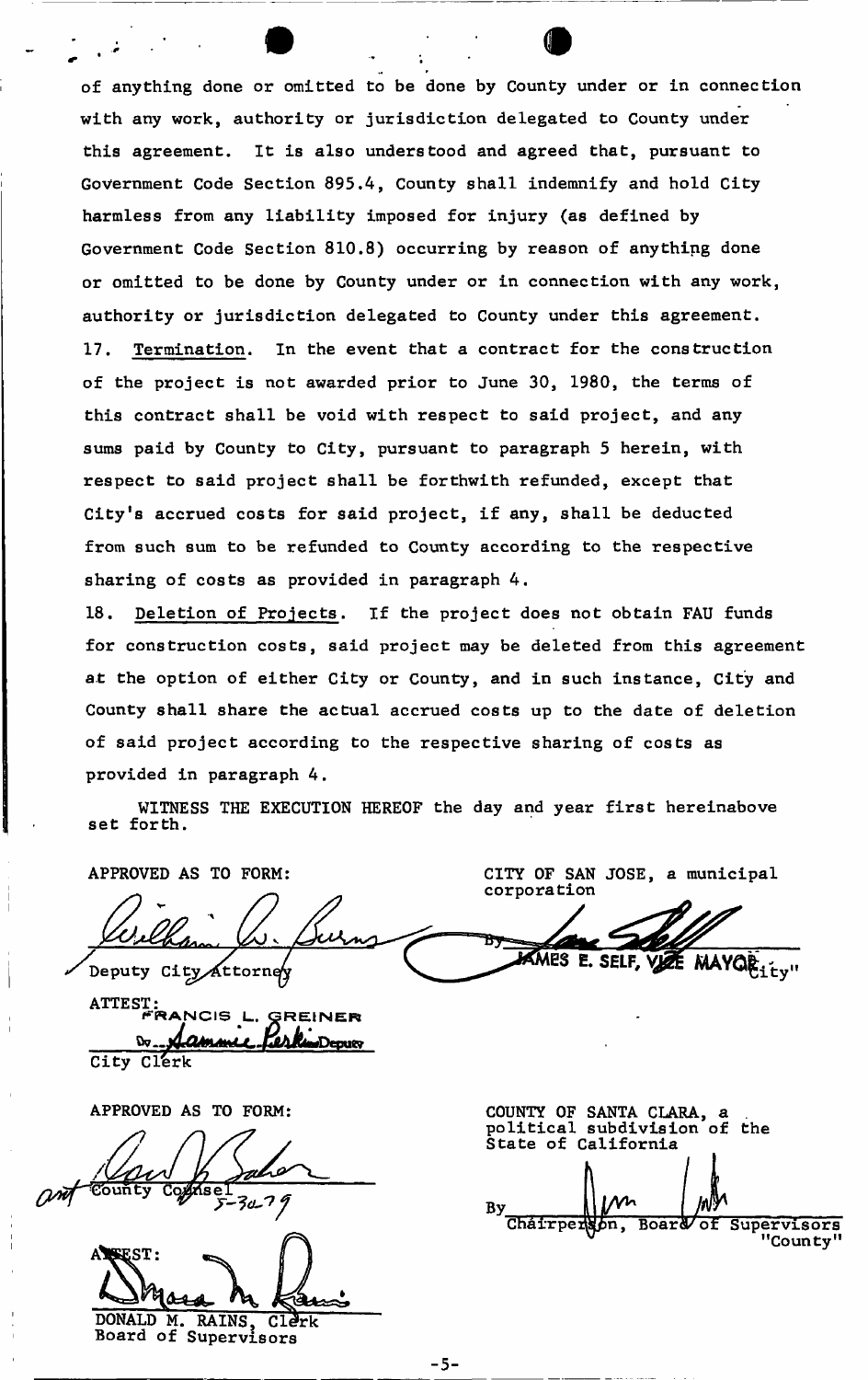## **RESOLUTION NO. 51768**

**RESOLUTION OF THE COUNCIL OF THE CITY OF SAN JOSE AUTHORIZING THE MAYOR TO SIGN A COST SHAR-ING AGREEMENT WITH SANTA CLARA COUNTY FOR TRAFFIC SIGNAL INSTALLATION.** 

**BE IT RESOLVED BY THE COUNCIL OF THE CITY OF SAN JOSE:**  i **WHEREAS, the City of San Jose is proposing to channelize and signalize the intersections of Leigh Avenue/Branham Lane; and** 

**WHEREAS, City desires to complete the project under an agreement with Santa Clara County, which is in the best interests of City; and** 

**WHEREAS, City and County will share costs for said contract and City will award and administer the construction contract for said project, NOW THEREFORE, BE IT RESOLVED that the Council of the City of San Jose hereby authorizes the Mayor of the City of San Jose to sign that certain Agreement entitled "Agreement Between The City of San Jose and the County of Santa Clara For Installation and Channelization at One (1) Location and for Sharing Costs Thereof".** 

| ADOPTED this | 26th day of | June |  |  | , 1979, by the following |  |
|--------------|-------------|------|--|--|--------------------------|--|
| vote:        |             |      |  |  |                          |  |

**AYES:** ESTRUTH, GARZA, PEGRAM, WILLIAMS AND SELF

**NOES: NONE** 

**ABSENT:** McENERY AND HAYES

VICE - **MAYOR**  JAMES E. SELF **'LERK** 

The attached is a full, true and correct copy of the original now on file in my office. ATTEST:

Francis L Greiner, City Clerk of the City of San Jose, Calif.

Byz. **Deputy** Datod:

Form No. 170-40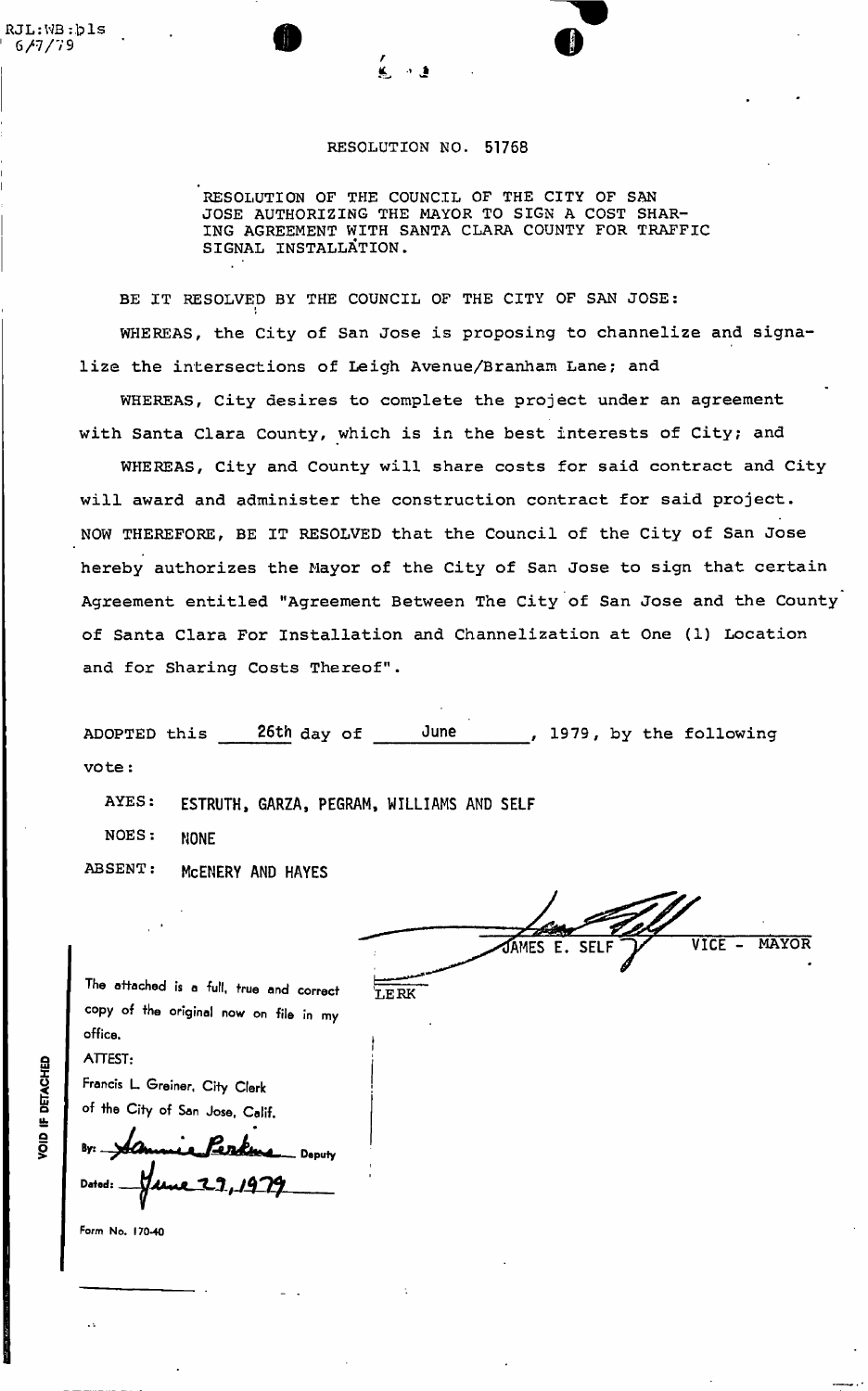WHEREAS, the City of San Jose is proposing to channelize and signalize the intersections of Leigh Avenue/Branham Lane; and

WHEREAS, City desires to complete the project under an agreement with Santa Clara County, which is in the best interests of City; and

WHEREAS, City and County will share costs for said contract and City will award and administer the construction contract for said project. NOW THEREFORE, BE IT RESOLVED that the Council of the City of San Jose hereby authorizes the Mayor of the City of San Jose to sign that certain Agreement entitled "Agreement Between The City of San Jose and the County of Santa Clara For Installation and Channelization at One (1) Location and for Sharing Costs Thereof".

| ADOPTED this   | June<br>26th day of<br>1979, by the following                                        |
|----------------|--------------------------------------------------------------------------------------|
| vote:          |                                                                                      |
| AYES:          | ESTRUTH, GARZA, PEGRAM, WILLIAMS AND SELF                                            |
| NOES:          | <b>NONE</b>                                                                          |
| <b>ABSENT:</b> | MCENERY AND HAYES                                                                    |
|                |                                                                                      |
| ATTEST:        | <b>MAYOR</b><br><b>VICE</b><br><b>GREINER</b><br><b>SELF</b><br>FRANCIS L.<br>JAMES. |

**CITY CLERK** 

Fram 2 De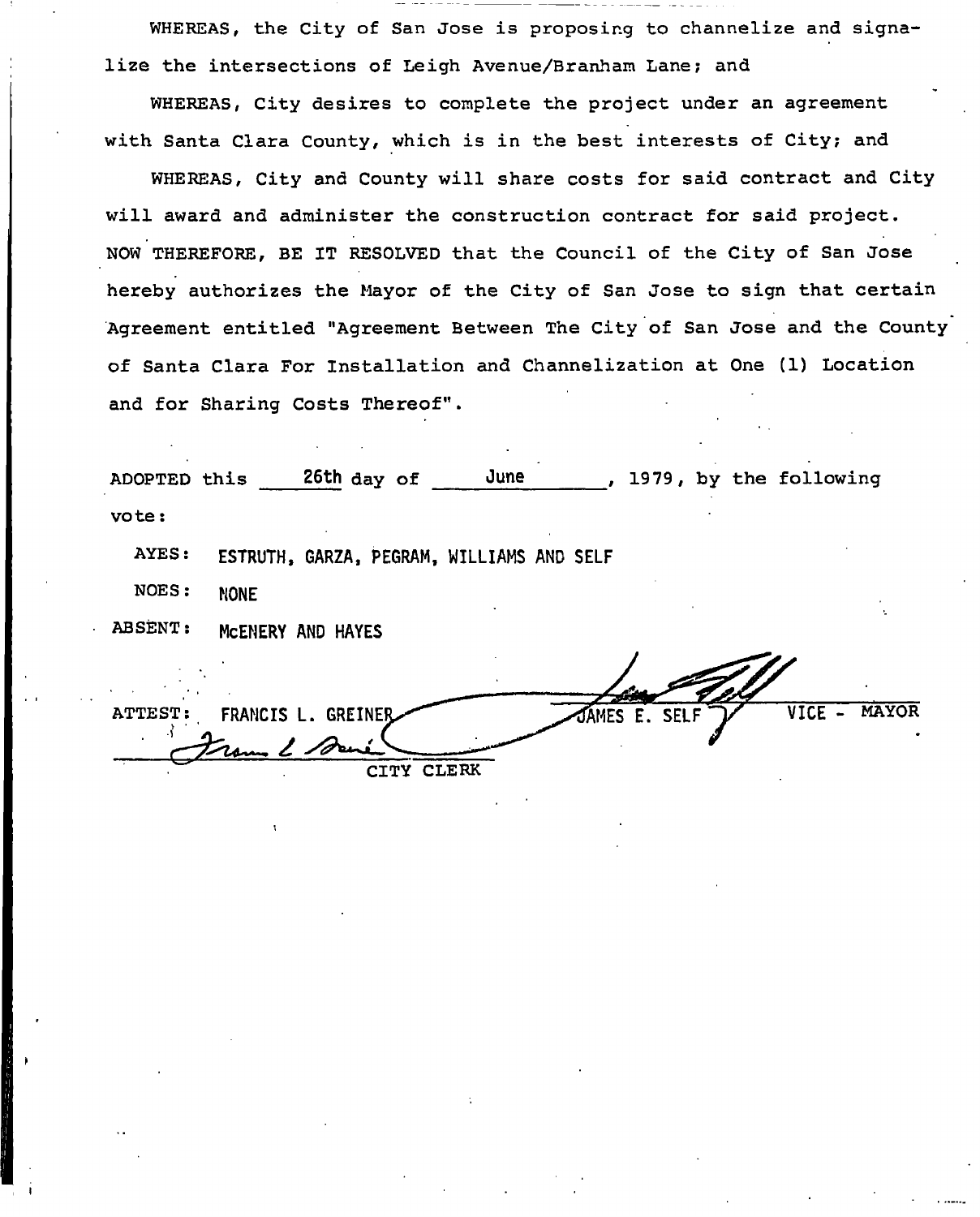

**County of Santa Clara** 

California

Office of the Board of Supervisors County Government Center, East Wing 70 West Hedding Street<br>San Jose, California 95110<br>299-4321 Area Code 408

**SIGYSKHOM District 1**<br>Dominic L. Cortese, District 2 Susanne Wilson Dan Mc Corquodale, District 3<br>Rodney J. Diridon, District 4<br>Geraldine F. Steinberg, District 5 May 31, 1979

A. R. Turturici, Director of Public Works City of San Jose City Hall 801 North First Street San Jose, California 95110

John Muzzio ATTN :

Cost Sharing

Subject: Agreement with City of San Jose for Installation of Traffic Control Signals and Channelization at Branham Lane/Leigh Avenue

Dear Mr. Turturici:

Enclosed you will find an original and three copies of an agreement between the County of Santa Clara and the parties named above. The Board of Supervisors at its regularly scheduled meeting on May 14, 1979 authorized execution of this agreement on behalf of the County.

After execution of all copies, we would appreciate your returing the pink tagged copy to this office.

Very truly yours,

**BOARD OF SUPERVISORS** Donald M. Rains, Clerk

Deputy Clerk

 $DMR: \mathbf{v}\mathbf{a}\mathbf{a}$ Encls. CC: Transportation Agency

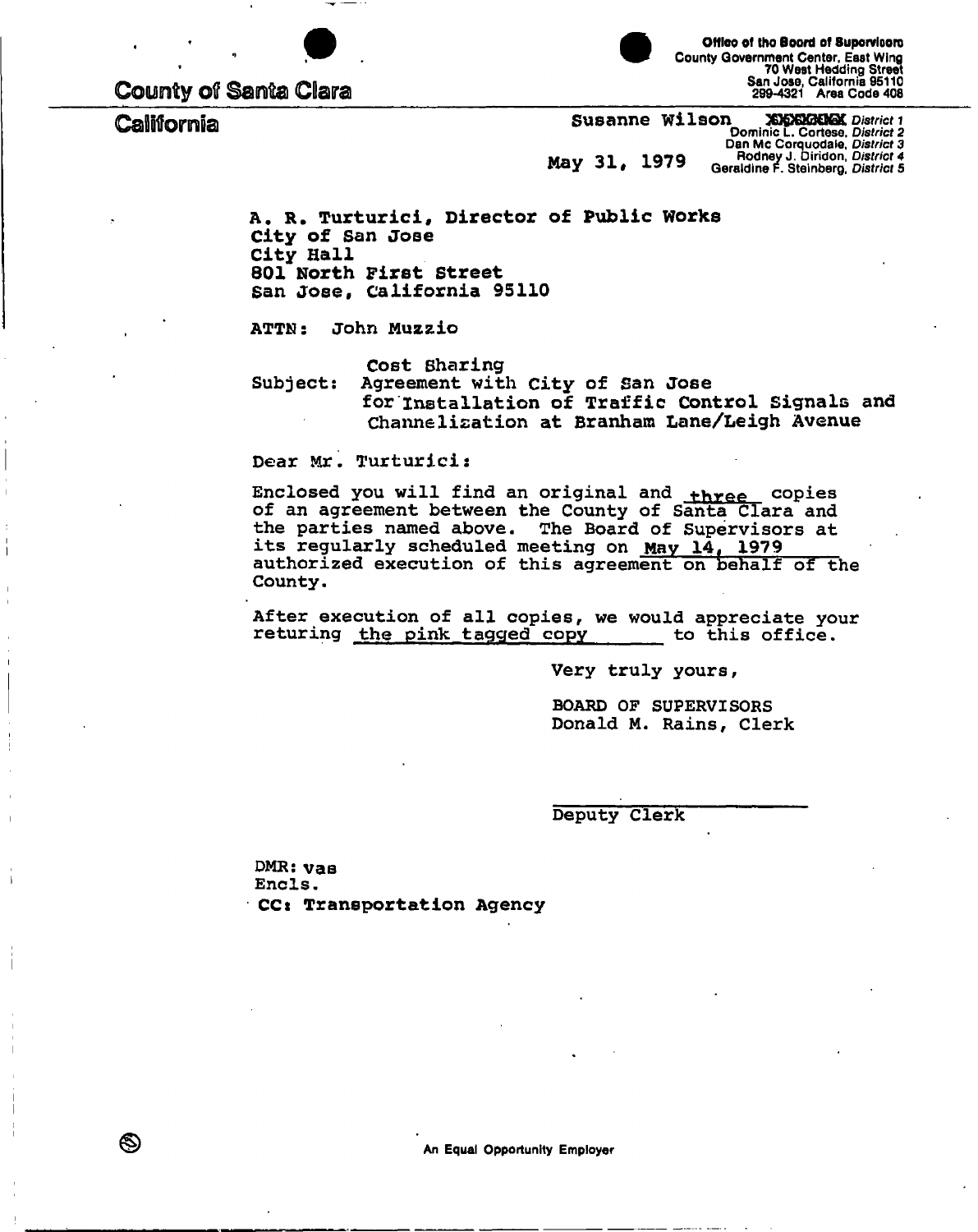| County of Santa Clara                                                      |                        |             | <b>Transportation Agency</b><br>1555 Berger Drive<br>San Jose, California 95112 |
|----------------------------------------------------------------------------|------------------------|-------------|---------------------------------------------------------------------------------|
| <b>California</b>                                                          |                        |             |                                                                                 |
|                                                                            | TRANSMITTAL MEMORANDUM |             | S.D. 1 & 3                                                                      |
|                                                                            | Pagel of 2             |             | DATE: <u>April 23, 1979</u>                                                     |
| COUNTY BOARD OF SUPERVISORS:                                               | Agenda Date            | May 7, 1979 | Item No.                                                                        |
| TRANSIT DISTRICT BOARD:                                                    | Agenda Date            |             | Item No.                                                                        |
| TRANSPORTATION COMMISSION:<br>MONTINI, TRANSPORTATION DEVELOPMENT<br>FROM: | Agenda Date            |             | Item No.                                                                        |

# SUBJECT! COST SHARING AGREEMENT BETWEEN THE CITY OF SAN JOSE AND THE COUNTY OF SANTA CLARA FOR INSTALLATION OF TRAFFIC CONTROL SIGNALS AND CHANNELIZATION AT TWO (2) LOCATIONS (BRANHAM LANE/ . LEIGH AVE., CAPITOL AVE./PENITENCIA CREEK ROAD)

#### **Recommended Action:**

Board of Supervisors' approval of the attached subject City of San Jose/County/FAU Cost Sharing Agreement.

Subsequent approval of this agreement by the City of San Jose will provide for the sharing of costs attributable to the specific project(s). These projects are included in the current FAU Program and sufficient funds have been included in the current Highway Signal Fund Budget (2893-162) to provide for the County's share of the project(s) costs.

The total estimated project(s) cost breakdown is as follows:

|           | Project Intersection | County   | <b>City</b> | Total     | <b>FAU</b><br>Participation |
|-----------|----------------------|----------|-------------|-----------|-----------------------------|
| A.        | Branham/Leigh        | \$30,000 | \$30,000    | \$60,000  | \$51,600                    |
| <b>B.</b> | Capitol/Penitencia   | \$20,000 | \$40,000    | \$60,000  | \$51,600                    |
|           | Totals               | \$50,000 | \$70,000    | \$120,000 | \$103,200                   |

Terms of the Agreement limit the County maximum share (s) to.  $$40,000$  for Project  $"A"$  and  $$30,000$  for Project "B" with FAU participation at 86% of the costs.

APPROVED: COUNTY EXECUTIVE **f 00B**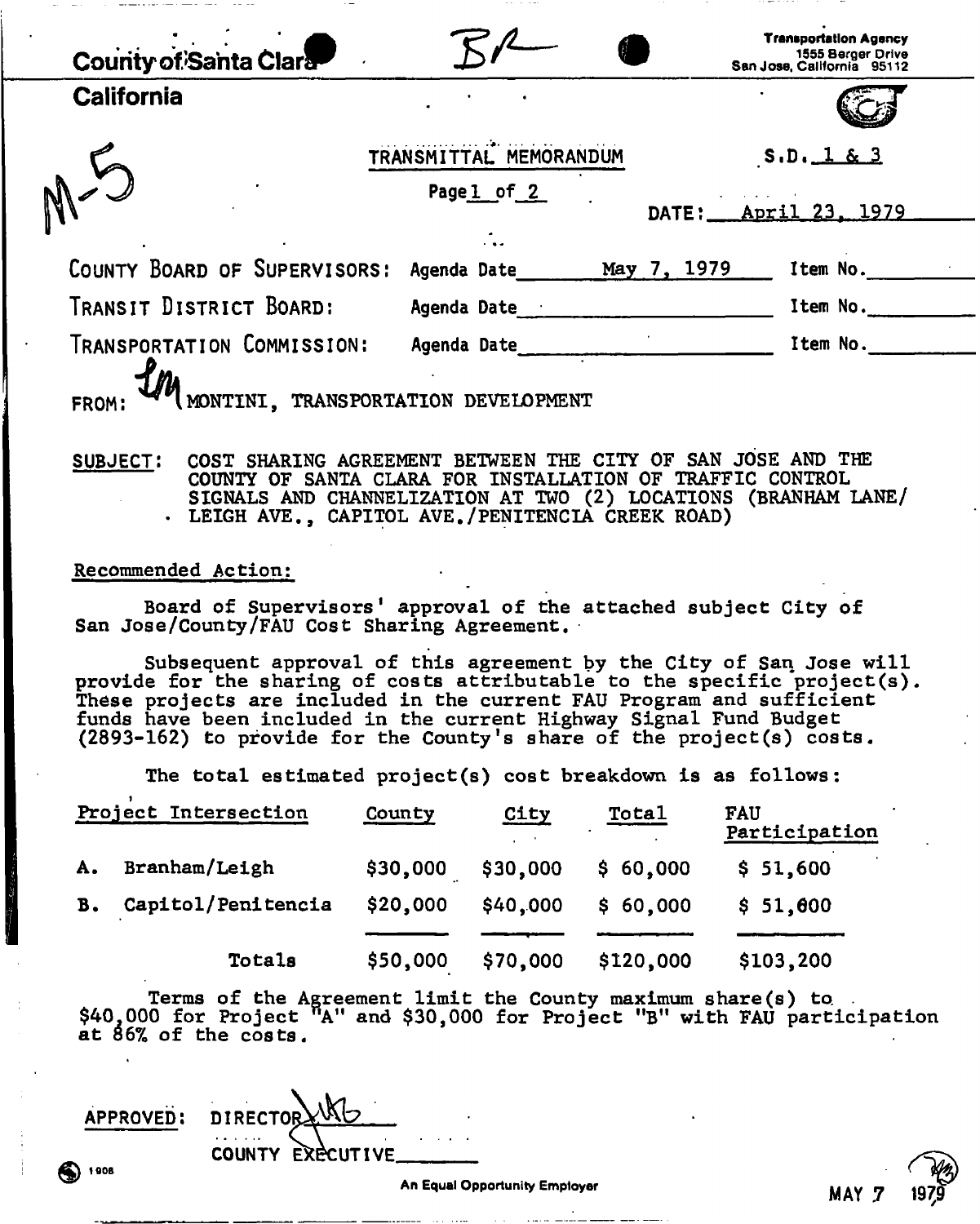

**DATE:** April 23, 1979

COUNTY BOARD OF SUPERVISORS AGENDA DATE: May 7, 1979

TRANSIT DISTRICT BOARD AGENDA DATE!

TRANSPORTATION COMMISSION AGENDA DATE **J** 

SUBJECT: CosT SHARING AGREEMENT BETWEEN THE CITY OF SAN JOSE AND THE COUNTY OF SANTA CLARA FOR INSTALLATION OF TRAFFIC CONTROL SIGNALS AND CHANNELIZATION AT TWO (2) LOCATIONS (BRANHAM LANE/ LEIGH AVE., CAPITOL AVE./PENITENCIA CREEK ROAD)

## Reasons for Recommended Action:

Traffic signal installation at the specific location(s} have been warranted by the City for these joint jurisdiction project(s). All are high on the City's priority project list.

## **Background:**

**On April** 3, 1979 **a mutually acceptable agreement (attached) was forwarded to the County for execution. This agreement has been approved as to form by both the City Attorney and County Counsel's office. City of San Jose/County correspondence (attached) dating back to November,**  1978 **provide further background information.** 

## **Consequences of Negative Action; ^**

**Federal funds amounting to** *86%* **of the project(s) cost would not be made available, and the project(s) would have to be aborted or funded**  100% **by the City and County in proportion to each one's jurisdictional share.** 

## **Steps following Approval:**

**Approval of Agreement by the City.** 

**City award and administer project"construction contracts.** 

**City furnish project(s) final accounting to County and adjust costs accordingly.** 

**LM:RJM:ai** 

**attachments**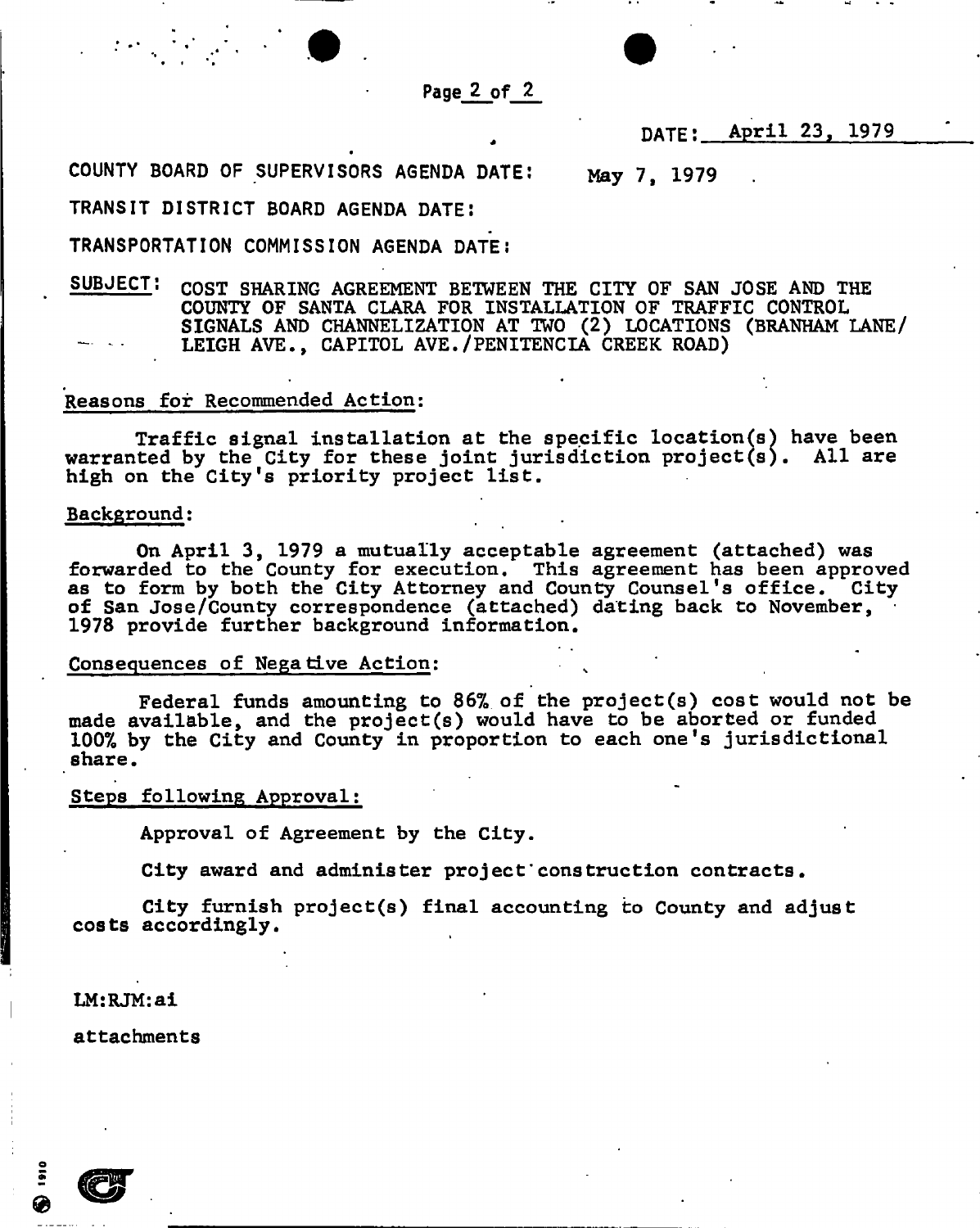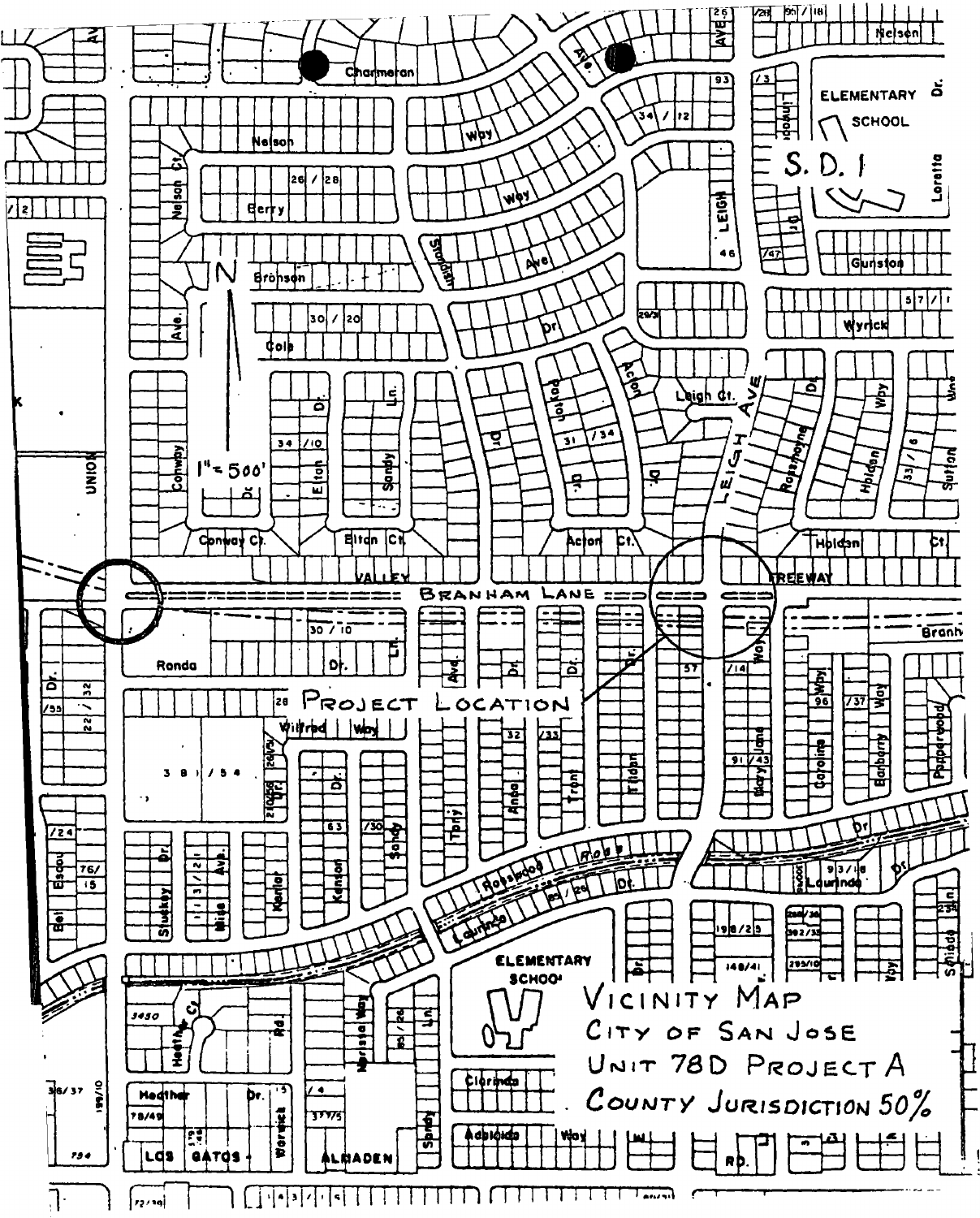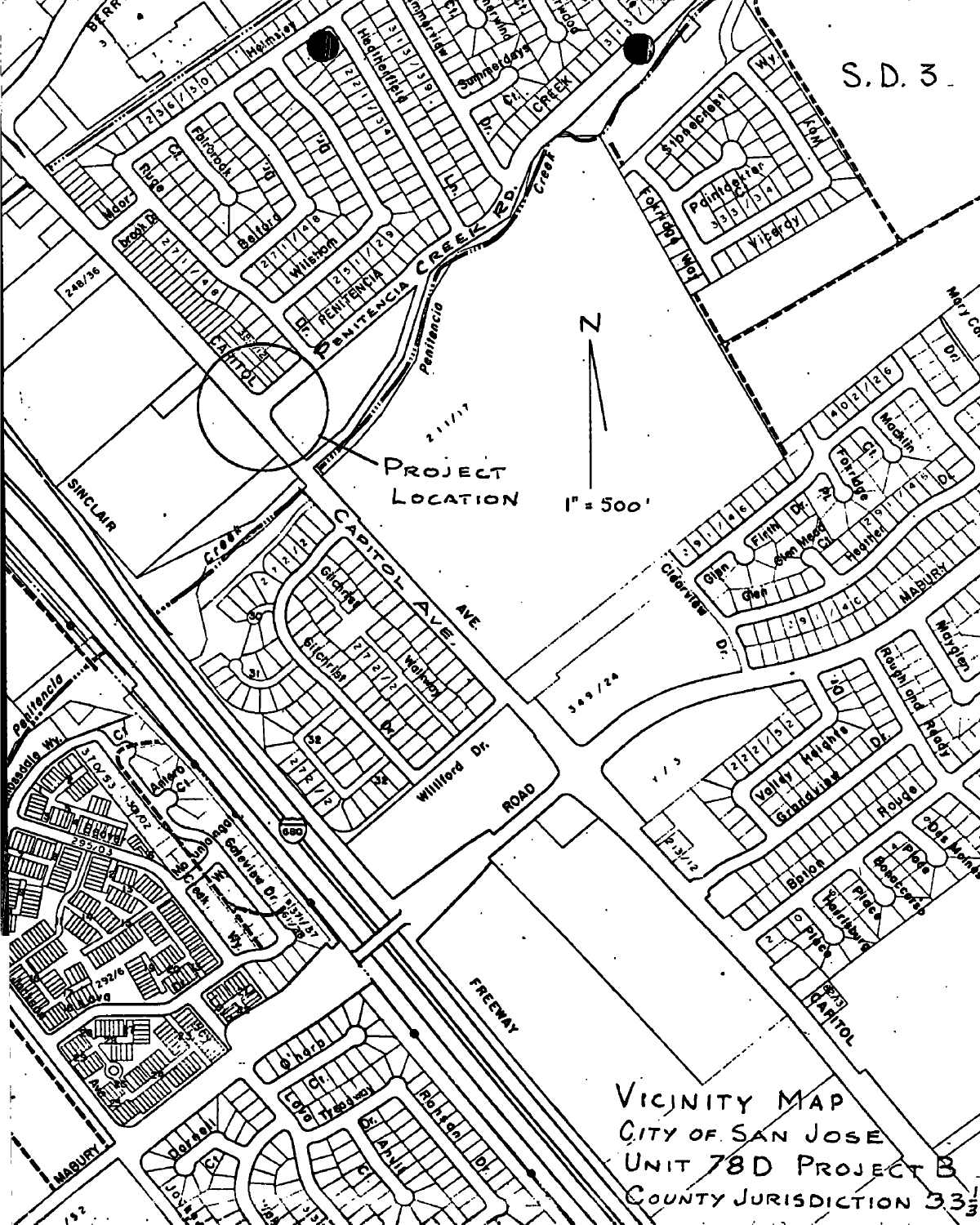County of Santa Clarat

Transportation Agency 1555 Berger Drive San Jose, California 95112

**California** 

**January 3, 1979** 

**Mr. Kent Dewell Deputy Director Department of Public.Works City of San Jose 801 North First Street**  San Jose, California 95110

**San Jose, California 95110** 

Attention: Mr. Charles Allen, Sr. Civil Engineer **Attention: Mr. Charles Allen, Sr. Civil Engineer Subject: F.Y. 1978-79 Cooperative Traffic Signal Projects**  Dear Mr. Dewell:

**Your letter of December 12, 1978 requesting reallocation of funding to permit County participation in the proposed City<sup>f</sup>s traffic signal projects for Branham Lane at Leigh Avenue and Capitol Avenue at Penitencia Creek Road appears feasible.** 

**As we are all aware the existing joint agreement for Almaden Expressway at Almaden Road, and Almaden Road at San Jose Avenue**  terminated on December 31, 1978. While not providing for an **amendment to extend the agreement will permit reallocation of funds, the signal modifications and. road work are still needed improvements on Almaden Expressway. The County proposes to advertise a modified and minimum project in late spring of this year. With your concurrence to participate proportionately in this future Almaden Expressway project through a new agreement similar to the expired one the County should be able to enter into a cost sharing agreement on the two subject projects this fiscal year (FY 1978-79).** 

**Please advise us as to the City<sup>1</sup>s decision and action so that we may proceed before the end of the fiscal year.** 

**Very truly yours,** 

**A. R. MISER Senior Transportation Engineer** 

**ARM:vlt** 

cc: SAB **JYT**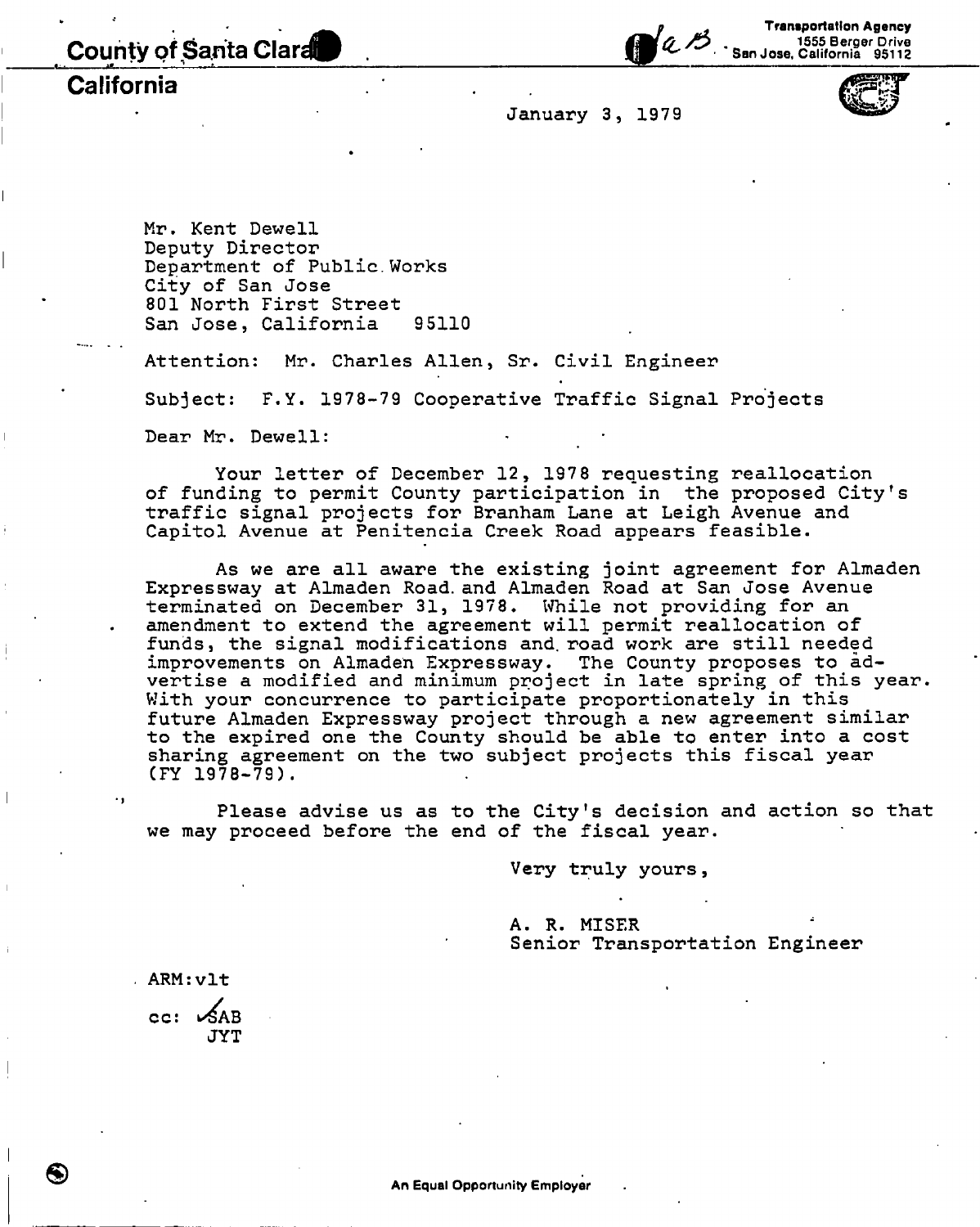

# **CITY OF SAN JOSE. CALIFORNIA**

«

 $\bullet$  0

10I 1 7 iv>i *L\ S<sup>J</sup> <sup>r</sup> L I* SOI NORTH FIRST STREET \c\ // SAN JOSE. CA SSTIO MOB} S77-4000

December 12, 1978

DEPARTMENT OF PUBLIC WORKS

Mr. James Graebner, Director • Santa Clara County Transportation Agency 1555 Berger Drive San Jose, CA 95112

Attention: Mr. Louis Montini

Dear Mr. Graebner:

SUBJECT: F.Y. 1978-1979 Cooperative Traffic Signal Projects

The City of San Jose, at the request of its City Council, 1s pursuing -the installation of traffic signals at the intersections of Branham Lane'and Leigh Avenue and Capitol Avenue and Penitencia Creek Road which are partially within the jurisdiction of the County of Santa Clara.

These two signal projects were not included in our joint prioritization process last spring and consequently were not placed in the County of Santa Clara Budget for 1978-1979. (Reference to your letter dated November 22, 1978.)

Recently, as you know, the bids were rejected for the second time on the proposed signal project .at Almaden Avenue and San Jose Avenue. This project is included in the Santa Clara County 1978-1979 F.Y. Budget. The cooperative agreement for this project expires on December 31, 1978.

In lieu of amending the Almaden Avenue and San Jose Cooperative Agreement for an extension of time, it is requested that the County consider reallocating the funds in the 1978-1979 budget from this project to two less expensive traffic signal projects:

|                                           | County's Share     | County's Est. Cost |
|-------------------------------------------|--------------------|--------------------|
| Branham Lane & Leigh Avenue               | 50%                | \$30,000           |
| Capitol Avenue & Penitencia<br>Creek Road | $33 \frac{1}{3}\%$ | $\ldots$ 20,000    |
|                                           |                    | \$50,000           |

Please advise as to the possib1111ty of making such a reallocation.

For further information please contact Charles Allen of *my* staff at your convenience.

Very trulv yours, astus XI

TURTURICI  $\ell$ Oirector of Public Works

š

DKD:EBL:CDA:efc

cc: Ray Miser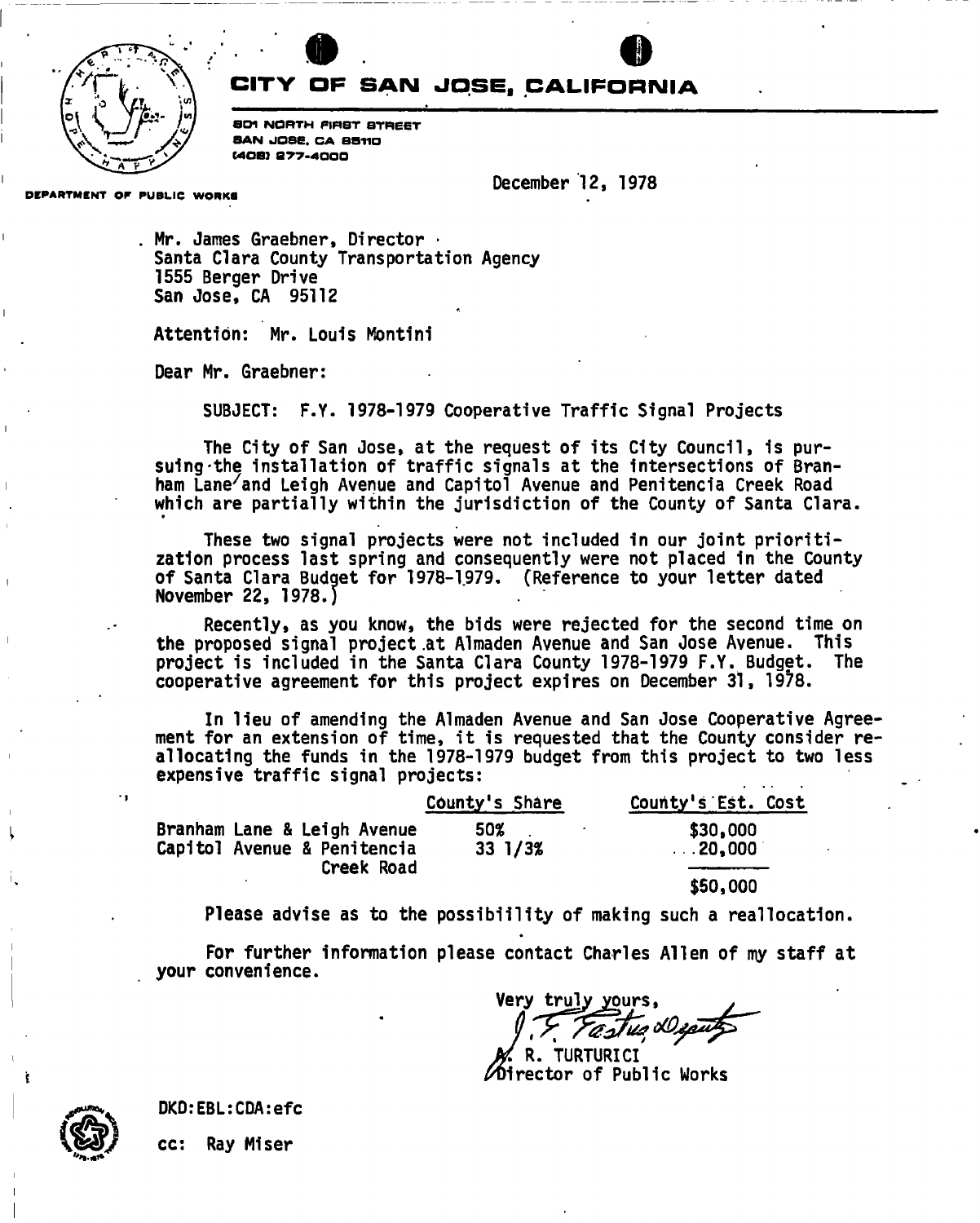County of Santa Cla California

**November 22, 19 78** 

 $y \sim \infty$ 

**Mr. A• R. Turturici Director of Public Works City of San Jose 801 North First Street San Jose, California 95110** 

**Attention: Mr. Kent Dewell** 

**Subject: FY 1978-79 Cooperative Traffic Signal Projects** 

**Dear Mr. Turturici:** 

**The three locations identified in your letter of November 7, 1978 (attached) as candidates for County - San Jose cooperative traffic signal projects in FY 1978-79 were not included**  in the approved County Road Fund budget for this year. **normal procedure for pursuing cooperative projects involves an identification of potential projects by our joint staffs in the spring of each year and then a joint prioritization of desired projects which are"included in the County staff's budget recommendations. As a result of this process the following cooperative traffic signal projects involving the City of San Jose were approved in our FY 1978-79 budget:** 

#### **Projects**

|                |                                                                       | County Cost |
|----------------|-----------------------------------------------------------------------|-------------|
| $\mathbf{1}$ . | Signal modification at Almaden and<br>San Jose Avenue.                | \$180,000   |
| 2.             | West San Carlos Street signal<br>modification and pre-emption system. | 150,000     |
| 3.             | Signals at Meridian at Redmond and<br>Camden at Coleman.              | 50,000      |
|                | Total                                                                 | \$380,000   |

**Our staff reports that the. three additional signal instal**lations proposed in your letter would involve the following **additional costs based on existing jurisdictional boundaries:**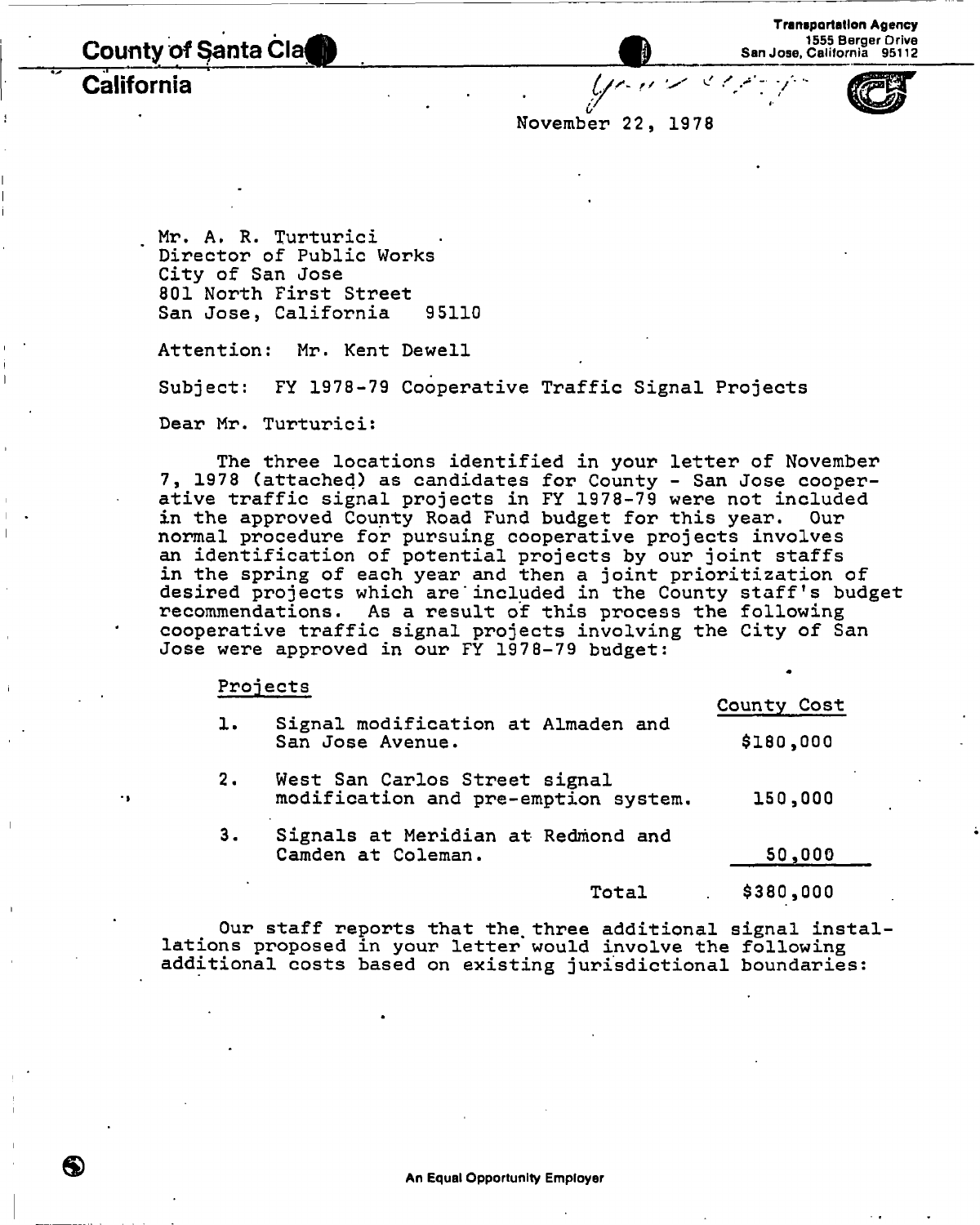**Mr. A. R. Turturici** <sup>2</sup> - • **November 22, 1978** 

|    | Location                                 | County's Share                                                   | County's<br>Estimated Cost |
|----|------------------------------------------|------------------------------------------------------------------|----------------------------|
| ı. | Branham Ave. and Leigh Ave.              | 50%                                                              | \$30,000                   |
| 2. | Capitol Ave. and Penitencia<br>Creek Rd. | $33 \frac{1}{38}$                                                | 20,000                     |
| З. | Crown Ave. and Almaden<br>Expwy.         | Not applicable; no median break<br>per existing Expwy. Agreement |                            |

## **TOTAL \$50,000**

**Unless the City feels that the two projects listed above which are candidates for a cooperative project have a higher priority than any of the projects included in the approved 1978-79 budget, it does not appear that we will be able to participate financially during the current fiscal year.** 

**Very truly yours,** 

**LOUIS MONTINI**  Director of **Transportation Development** 

**LM:vlt** 

٠,

**attachments** 

**cc: JHG RMS ARM**